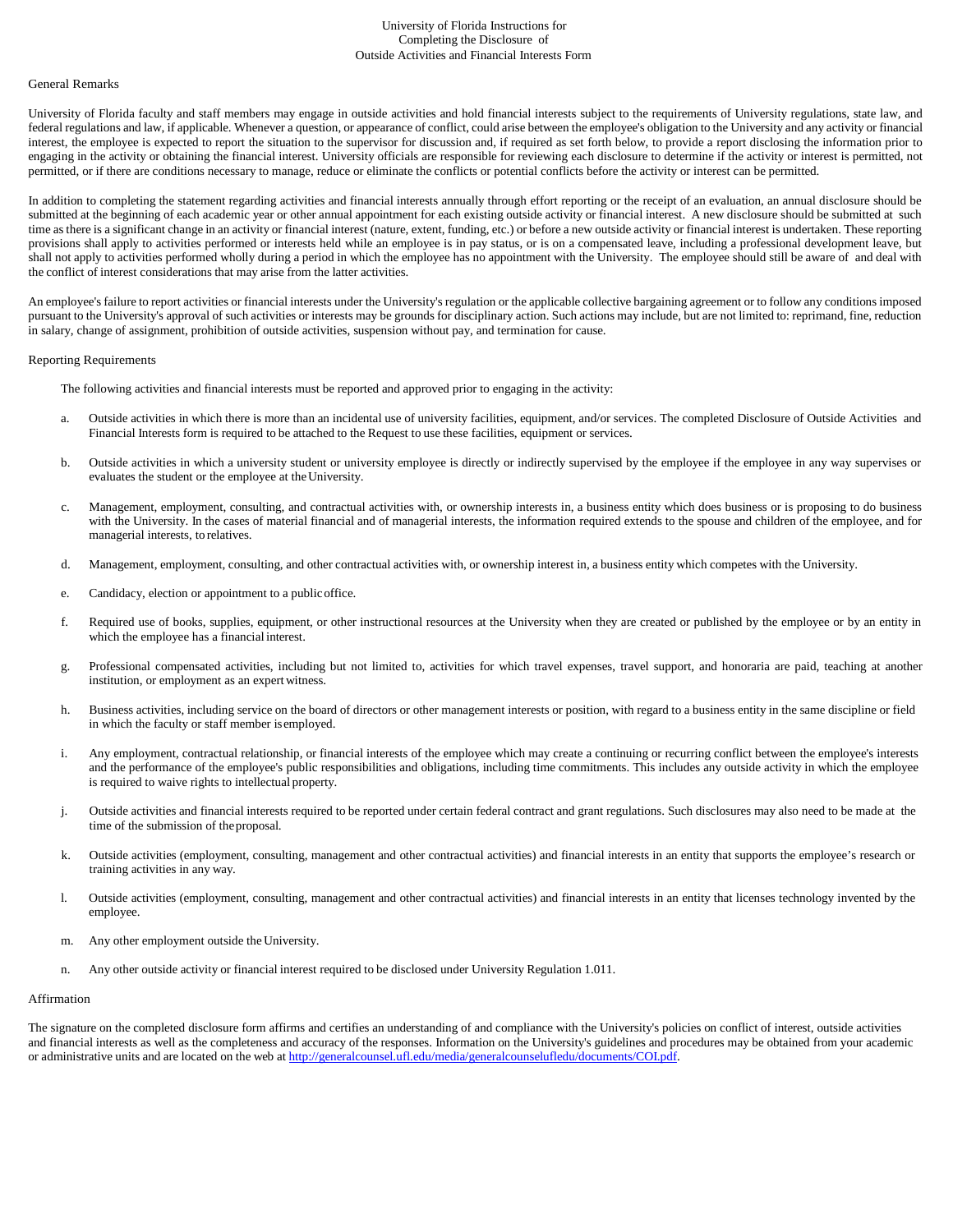# **University of Florida Disclosure of Outside Activities and Financial Interests** Disclosure Period: July 1,\_\_\_\_\_to June 30, \_\_\_\_\_\_

| Name         | UFID                           |
|--------------|--------------------------------|
| Title/Rank   | Department or Unit             |
| Phone number | College or Division            |
| Email        | University Contract Period     |
| $%$ FTE      | $\Box$ 9 month $\Box$ 12 month |

1. In accordance with University of Florida regulations, I report the following activity or financial interest. Please check the category or categories of the activityor financial interest as described in the Instructions to this form:

|  |  | a. $\Box$ b. $\Box$ c. $\Box$ d. $\Box$ e. $\Box$ f. $\Box$ g. $\Box$ h. $\Box$ i. $\Box$ j. $\Box$ k. $\Box$ 1. $\Box$ m. $\Box$ n. $\Box$ |  |  |  |  |  |  |  |  |  |  |  |  |
|--|--|---------------------------------------------------------------------------------------------------------------------------------------------|--|--|--|--|--|--|--|--|--|--|--|--|
|  |  |                                                                                                                                             |  |  |  |  |  |  |  |  |  |  |  |  |

- 2. Please provide the requested information on the activity or financial interest performed/proposed during the University contract period as identified above. Please use additional pages if necessary. All activities and financial interests for one entity should be disclosed on one form. Additional activities and financial interests should each be reported on separate forms.
	- (a) Name of entity (or person) with which the activity is to be conducted, or name of entity in which the financial interest is held, and nature of its business:

| Is the entity a for-profit entity $\boxed{\phantom{a}}$ or a not-for-profit entity<br>$\gamma$                                                                          |
|-------------------------------------------------------------------------------------------------------------------------------------------------------------------------|
| Does the entity or parent, subsidiary or affiliated organization of the entity sponsor your research<br>at UF or license technology from UF you invented? Yes $\Box$ No |
| Description of activity or financial interest. Please check all that apply.                                                                                             |
| Consultant $\square$                                                                                                                                                    |
| Director $\Box$                                                                                                                                                         |
| Officer $\square$                                                                                                                                                       |
| Employee $\Box$                                                                                                                                                         |
| Honorarium $\Box$                                                                                                                                                       |
| Royalty recipient $\Box$                                                                                                                                                |
| Ownership interest $\Box$                                                                                                                                               |
| Percentage of ownership: _____                                                                                                                                          |
| Value of ownership: ______                                                                                                                                              |
| Type of ownership interest:                                                                                                                                             |
| Stock (not publicly traded) ownership $\Box$                                                                                                                            |
| Stock (publicly traded) ownership $\Box$                                                                                                                                |
| LLC ownership $\Box$                                                                                                                                                    |
| Partner $\Box$                                                                                                                                                          |
| Sole proprietor $\Box$                                                                                                                                                  |
| Other $\Box$ Describe                                                                                                                                                   |
| Stock Option or other Option Agreement $\Box$                                                                                                                           |
| Other $\Box$ Describe                                                                                                                                                   |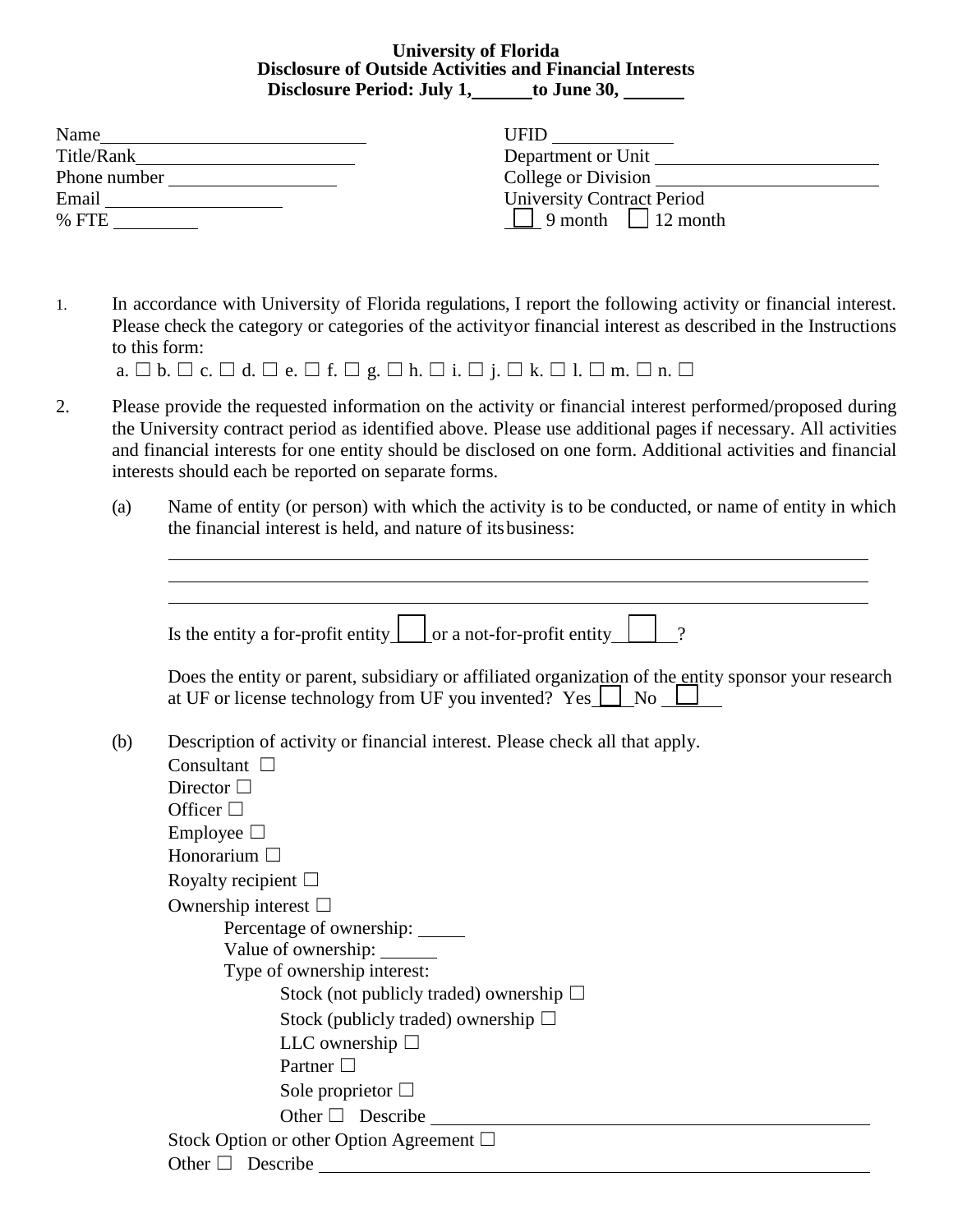(c) Source of and type of compensation: (e.g., company/organization/client and cash/expense reimbursement; in the case of legal representation or service as an expert witness, all parties to the matter must also be identified.): Source of compensation

Type of compensation

Amount or value of compensation

- (d) Location and anticipated dates of activity:
- (e) Is this a one time or continuing activity? One time  $\Box$  Continuing  $\Box$ If one time, estimated number of total hours, including travel time hours If continuing activity, estimated number of hours per week spent on the reported activity, including travel time: If you earn vacation leave, indicate number of hours per week that will be taken If none, explain why no vacation is to be taken. \_
- (f) Will University of Florida employees and/or students be involved in connection with the outside  $\arcsin{y}$ ? No  $\Box$  Yes  $\Box$  (Explain)  $\Box$
- (g) Will University equipment, facilities or services be used in connection with the outside activity?  $\text{No} \sqcup \text{Yes} \sqcup$ (If yes, please attach a completed Request to Use University Equipment, Facilities and Services in connection with Non-University Activity form.)
- (h) Are you required, as a condition of the employment/activity, to waive any rights you or the University of Florida might have to intellectual property you develop, including copyrights or patent rights? No  $\Box$  Yes  $\Box$

(If yes, the Office of Research must review and act on the employment/activity.)

- (i) Has this activity been reported before? No  $\Box$  Yes  $\Box$
- (j) Total number of outside activity and financial interest reports submitted during this contractual period including this report .

Estimated total number of hours spent per week during this contractual period on all outside activities including this activity\_\_\_\_\_\_\_\_\_.

3. I understand that the activity and/or interests identified in the Instructions to this form must be reviewed and acted upon by the appropriate university officials as set forth below. For each activity or financial interest disclosed, other information may also be requested in order to completely review the activity or interest if there are potential conflicts involved.